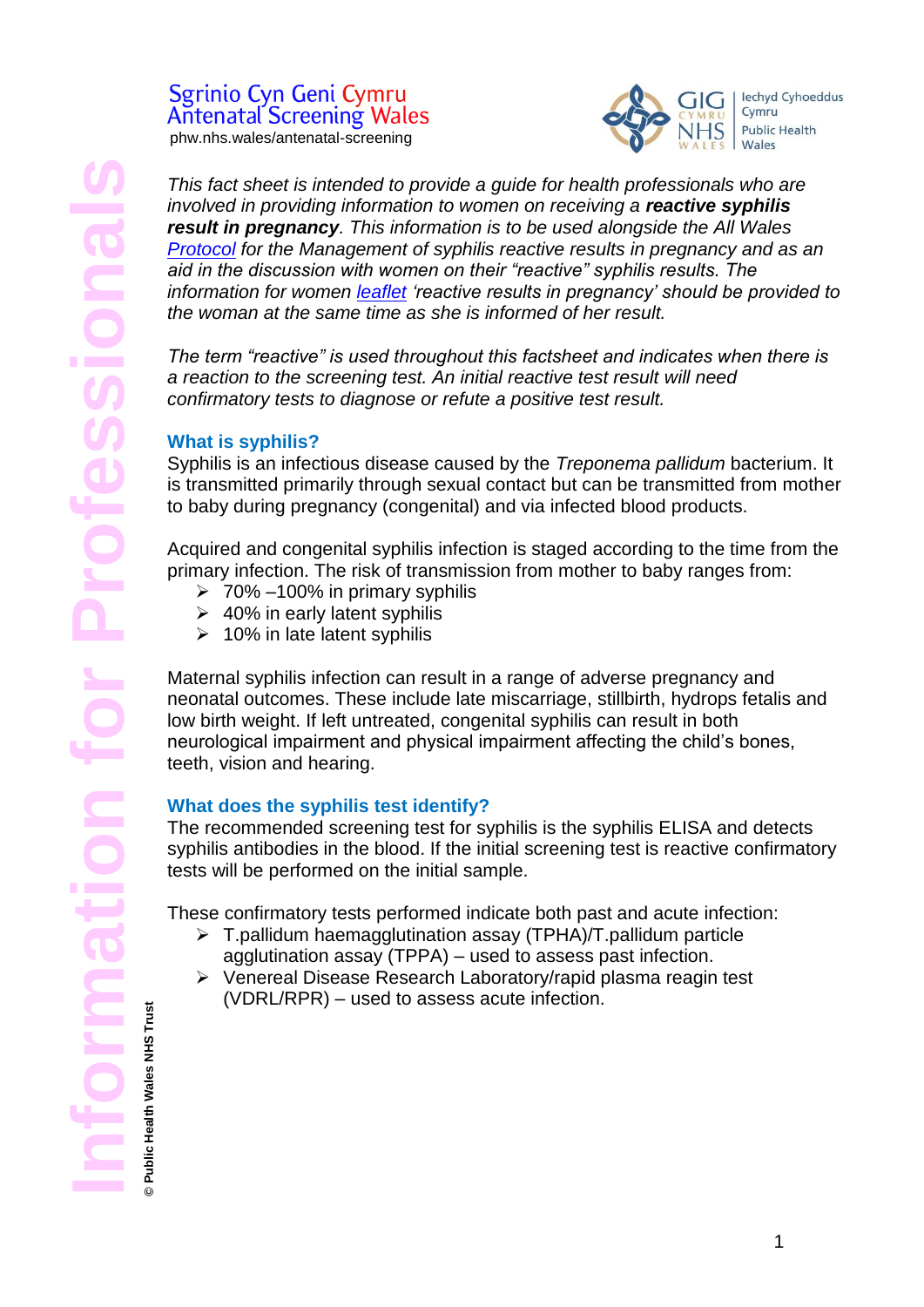## **How accurate is the syphilis test?**

This test is more than 99.9% sensitive and specific for the detection of syphilis antibody.

- $\triangleright$  More than 99.9% of the results will be positive when syphilis is present (sensitivity)
- $\triangleright$  More than 99.9% of the results will be negative when syphilis is not present (specificity).

In approximately 1:1000 samples there is a reactive result that is unlikely to be due to the syphilis antibody. This is what is termed as 'non-specific' reactivity and is known as having a 'false positive' result. Therefore a reactive result in the initial screening test only is very likely to be non-specific reactivity and give a 'false positive result'.

A [false positive](http://en.wikipedia.org/wiki/False_positive) result means that the test identifies syphilis antibody as being present in a non-infected person.

## **What causes non-specific reactivity?**

This is a relatively uncommon problem, but can result from:

- $\triangleright$  new antibodies detected due to a recent mild illness such as a cold.
- $\triangleright$  the blood sample was not transported to the laboratory at the correct temperature, this can cause the blood cells to break down
- $\triangleright$  other unknown causes.

### **What is a negative result?**

A negative result is issued if the initial laboratory test (screening test) is nonreactive. This will be the definitive result for this test.

## **What is a positive result?**

A positive result is when:-

- $\triangleright$  the initial laboratory test is reactive and,
- $\triangleright$  either of the confirmatory tests are reactive.

The confirmatory tests undertaken on the initial sample are:

- T.pallidum haemagglutination assay (TPHA)/T.pallidum particle agglutination assay (TPPA) – used to assess past infection.
- Venereal Disease Research Laboratory/rapid plasma reagin test (VDRL/RPR) – used to assess acute infection.

However, this would be a presumptive positive test result as a new Syphilis diagnosis should ONLY be made after a second sample is taken from the woman to ensure that there have been no errors with sample identity.

**Public Health Wales NHS Trust © Public Health Wales NHS Trust**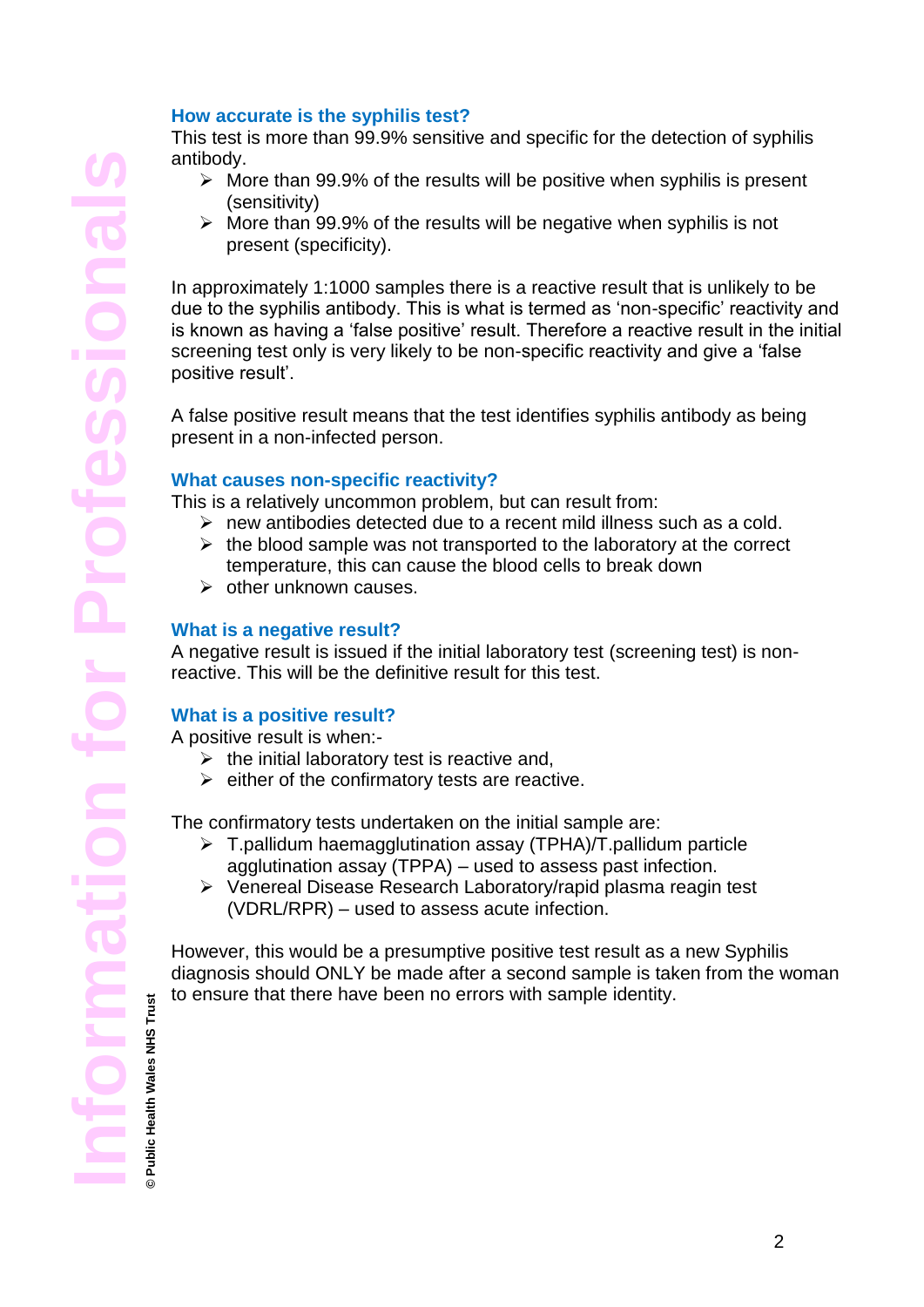## **What is a reactive test result?**

A reactive test result is when the:

- $\triangleright$  initial laboratory test (syphilis ELISA) is reactive.
- two confirmatory tests (TPPA/TPHA) and (VDRL/RPR) undertaken **on the initial** blood sample are both negative.

The most likely scenario is that of non-specific reactivity, however the possibility that this is a very recently acquired infection needs to be given consideration and a detailed review of any of the risk factors should be made.

#### **Result reporting**

Syphilis ELISA **reactive** and TPPA/TPHA and VDRL/RPR **negative**: "*Initial screen result weakly reactive, most probably due to non-specific reactivity. Please send a further sample in 3-5 weeks to confirm the absence of infection".*

The virologist/microbiologist will inform the antenatal screening co-ordinator directly of the result.

#### **Care following a reactive result**

The antenatal screening co-ordinator will assess if the woman has any of the following risks and inform the laboratory accordingly to enable the woman to receive re-testing in the most appropriate timeframe**.**

- Symptoms of early syphilis- small, painless vulval or anal sore or ulcer called a chancre, sores in the mouth or the lips, tonsils, fingers or buttocks, lymphadenopathy or skin rash (commonly on the palms of the hand, or soles of the feet, small vulval skin growths, flu-like symptoms, swollen lymph glands, weight loss, patchy hair loss
- A history of other treponemal infections; yaws, pinta
- Obstetric history, potential complications of syphilis eg miscarriage, stillbirth
- Recently returned from a country with high prevalence of syphilis
- Multiple partners (including sex working)
- Has had unprotected sex with a person who has syphilis
- Co-existing infection eg [HIV](http://www.emedicinehealth.com/script/main/art.asp?articlekey=133681&ref=128878)
- Has had unprotected sex with a person known to have co-existing infection e.g. HIV.

If any of the above risk factors are identified the antenatal screening co-ordinator will need to discuss this with the virologist/microbiologist.

**Public Health Wales NHS Trust © Public Health Wales NHS Trust**